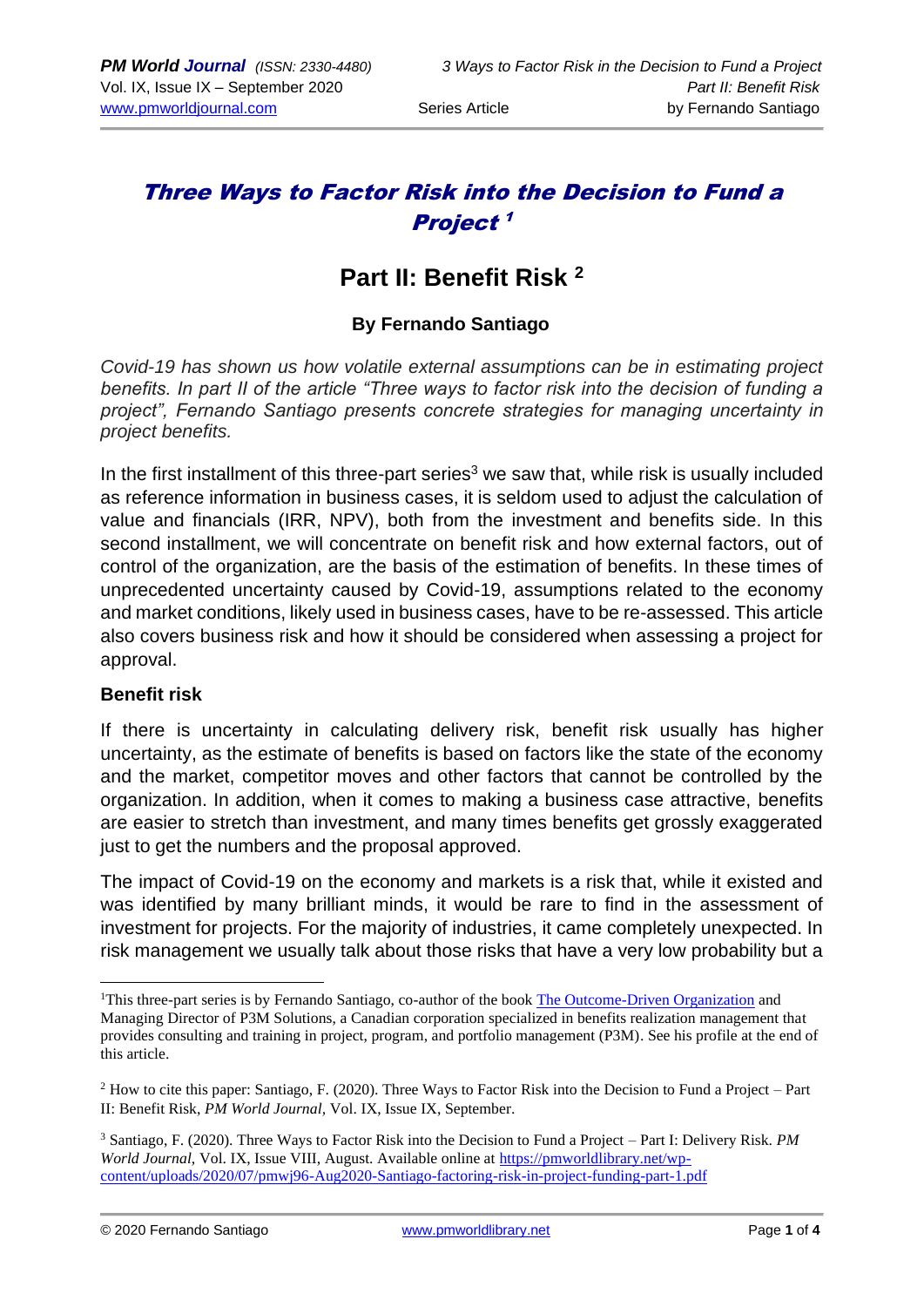huge impact if they happen. An outrageous and unlikely example is a tsunami hitting a nuclear plant; well, it already happened in Fukushima, Japan, 2011. Now the whole world got hit by Covid-19.

We will, at some point, get back to some form of normalcy, when we will assess new projects for investment again. The assessment of benefit risk should follow a similar approach than the one presented in the first installment of this series for delivery risk: assess the project against a list of pre-defined sources of risk. For benefit risk, sources are expected economic growth, interest rates, exchange rates, competitor moves, regulation, etc. When it comes to development of an innovative product, the assumption of being first to market is many times the basis of the estimate. The question is how do we know that competitors will not get there first? Assumptions must be based on facts. Following the example: "competitor X already has the infrastructure needed, and our organization doesn't," the assumption of being first to market is an unlikely scenario.

There are three estimates to consider when it comes to assessing the impact on benefit risk:

- The estimate of yearly benefits (i.e. how many widgets we think we will sell, at what price and profit margin.)
- The window to realize benefits: once it starts, how many years is reasonable to expect
- The contour for each one of the years, including the initial growth and final decline

The three estimates above are impacted by uncertainty, both external and internal to the organization. If we are selling products that are discretionary (i.e. designer handbags), the state of the economy, employment and inflation are strong factors. Needless to say, competitor moves, new entrants and substitute products come into place and, yes, Papa Porter is very much alive. When most of our markets or suppliers are overseas, exchange rates are fundamental.

As explained for delivery risk, the assessment should be based on pre-defined sources of risk, in order to define whether a project has a high/medium/low benefit risk and how the estimates should be adjusted to define a most-likely scenario that factors risk.

### **Business Risk**

Projects are intended to impact the business in a positive way; however, they could also have a negative impact. Business risk from a project is usually assessed in terms of operational, financial, strategic, reputation and legal/compliance risks. At each organization, governance should define how and when this assessment is performed in the life cycle of the project. A good practice is to assess business risk no later than the business case level. At that point, if there is even a small probability that the proposed project could impact the business, the project could be required to define a plan to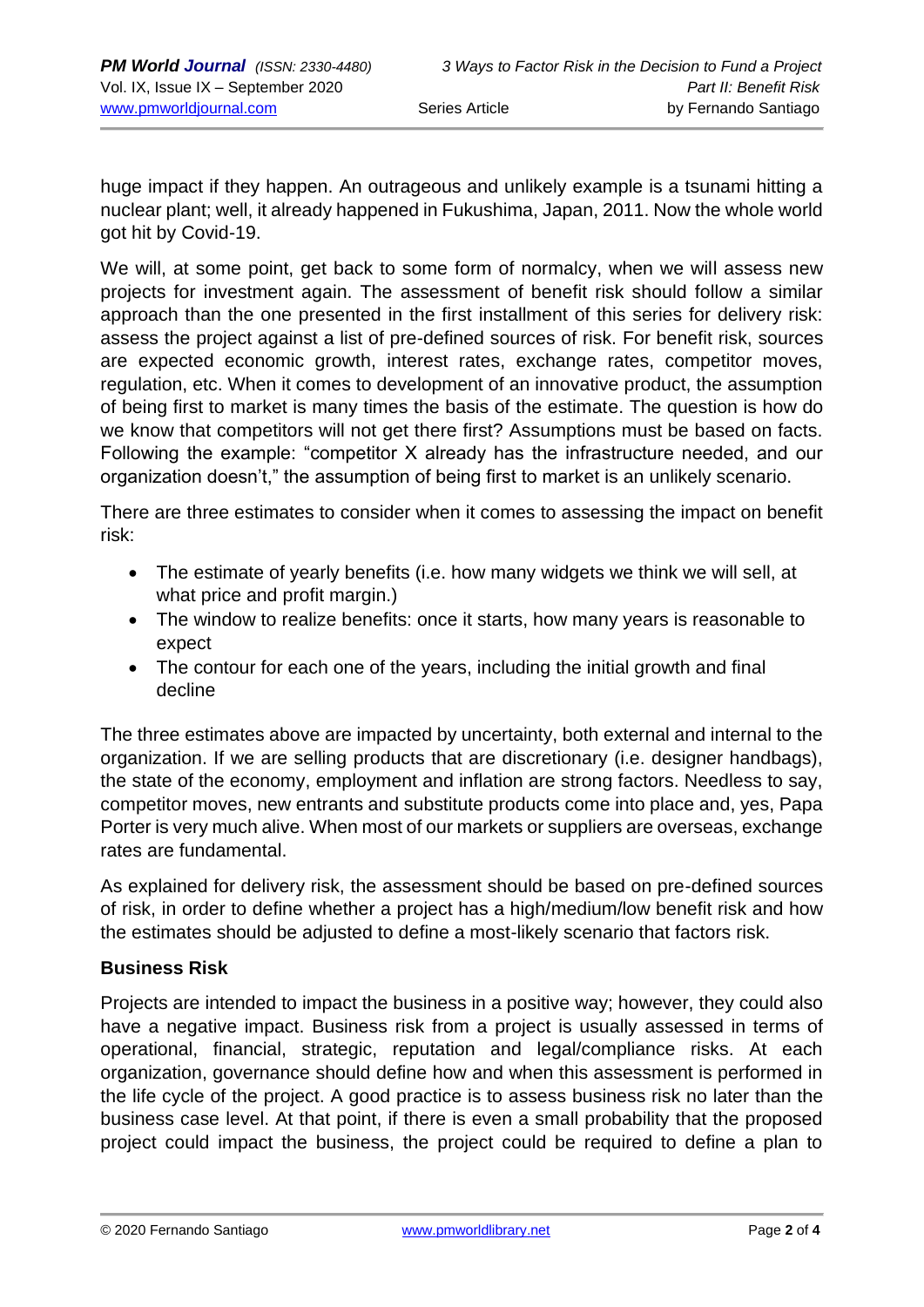mitigate the risk, and include it in the project schedule and budget. Even with a solid mitigation plan, a project could be cancelled or modified to avoid business risk altogether.

Business risk becomes, for the most part, a binary decision. Even if mitigation is in place, a scenario that considers the full impact of the identified business risk should be part of the estimation of benefits. The estimate of dis-benefits becomes essential. When a risk realizes, probability is no longer a factor and the risk has the full expected impact. Because of this, in many cases, governance defines business risk as a pre-condition, and not part of the criteria to approve a project.

#### **Conclusion**

Whether it is benefit, business or delivery risk, when deciding to invest money into a proposed project, the assessment of risk cannot be a comment or supporting information in the business case. Not factoring risk into the estimates of delivery and benefits is simply irresponsible, as it would present the investor an optimistic assessment of the project. Just consider this: would you fund a project with your own money without factoring risk?